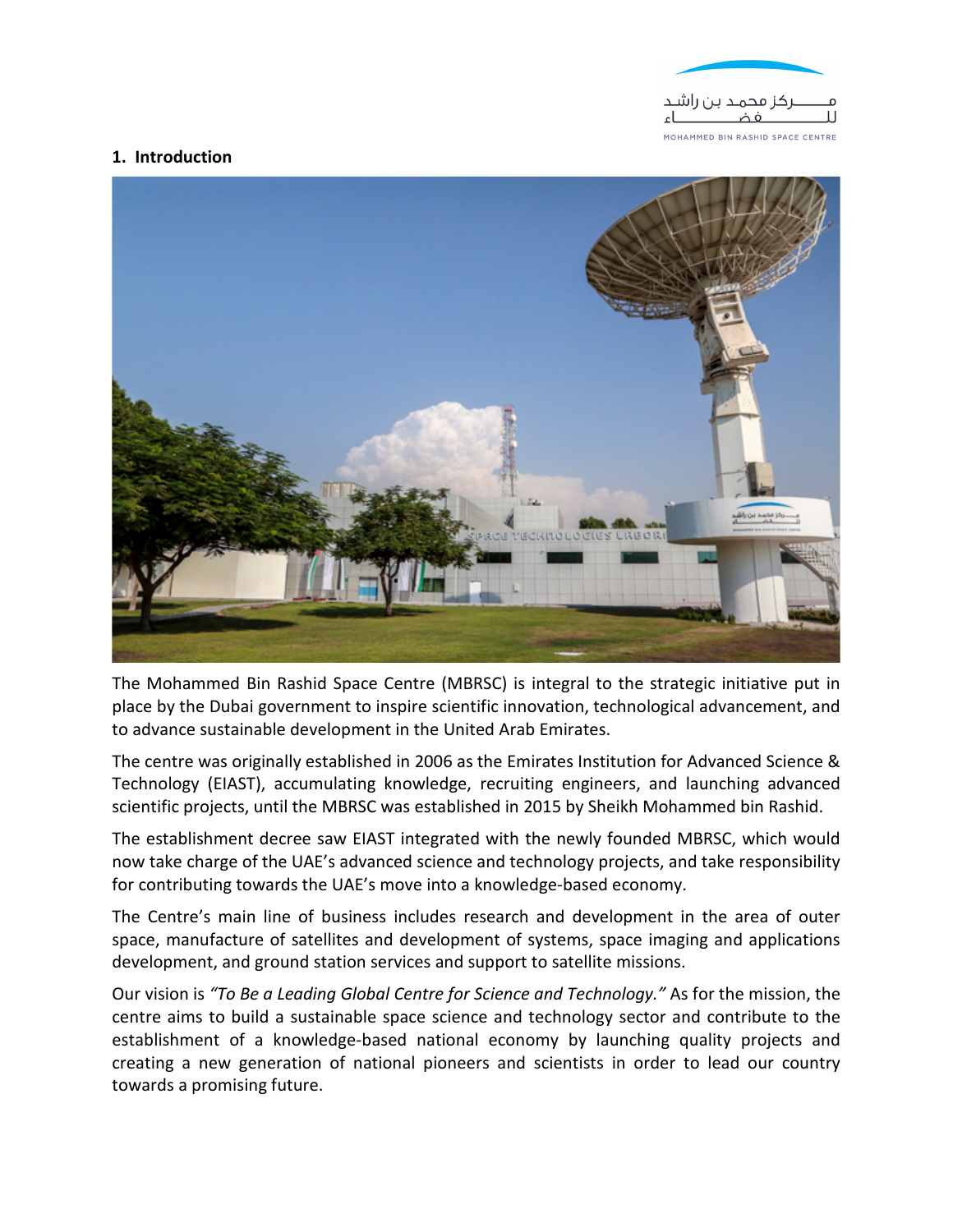

## **2. Remote Sensing Resources**



Products and services offered by the MBRSC include high-resolution earth satellite imagery, satellite image analysis, ground station service, antenna hosting service, environmental monitoring services, and global disaster management support.

The MBRSC has a mid-latitude ground station that is designed to specifically act as a command centre for emergency, or other urgent situations. The fully manned station is able to facilitate operations of every kind, from routine maintenance to remote procedures, and is readily available for use by clients wishing to utilise our technology for communication with their own satellites as they pass over the region. The recently refurbished 11 m S and X-band antenna was built in 2009 to support DubaiSat-1 and is currently supporting DubaiSat-2 and other entities willing to purchase available capacity.

Currently, the MBRSC offers images taken by DubaiSat-2, a high performance remote sensing satellite, which provides 1 m GSD panchromatic image and 4 m GSD multi-spectral image data. DubiSat-2 was launched into a sun synchronous low Earth orbit on the 21st of November, 2013. The MBRSC can specifically task DubaiSat-2 in order to meet your required demands. We can deliver customised imagery at a variety of tilt angles in just 3-5 days, depending on the satellite's position at the time of the application.

Additionally, the data imagery provided by our UAE-engineered satellites provides a vital source of instant information and reference for a variety of projects. From analysis, forecasting and monitoring, to managing resources and activities globally, MBRSC products are an integral component in a range of applications, including disaster management, civil management, civil engineering, land planning, natural resources exploration, geographical information studies, and environmental projects.